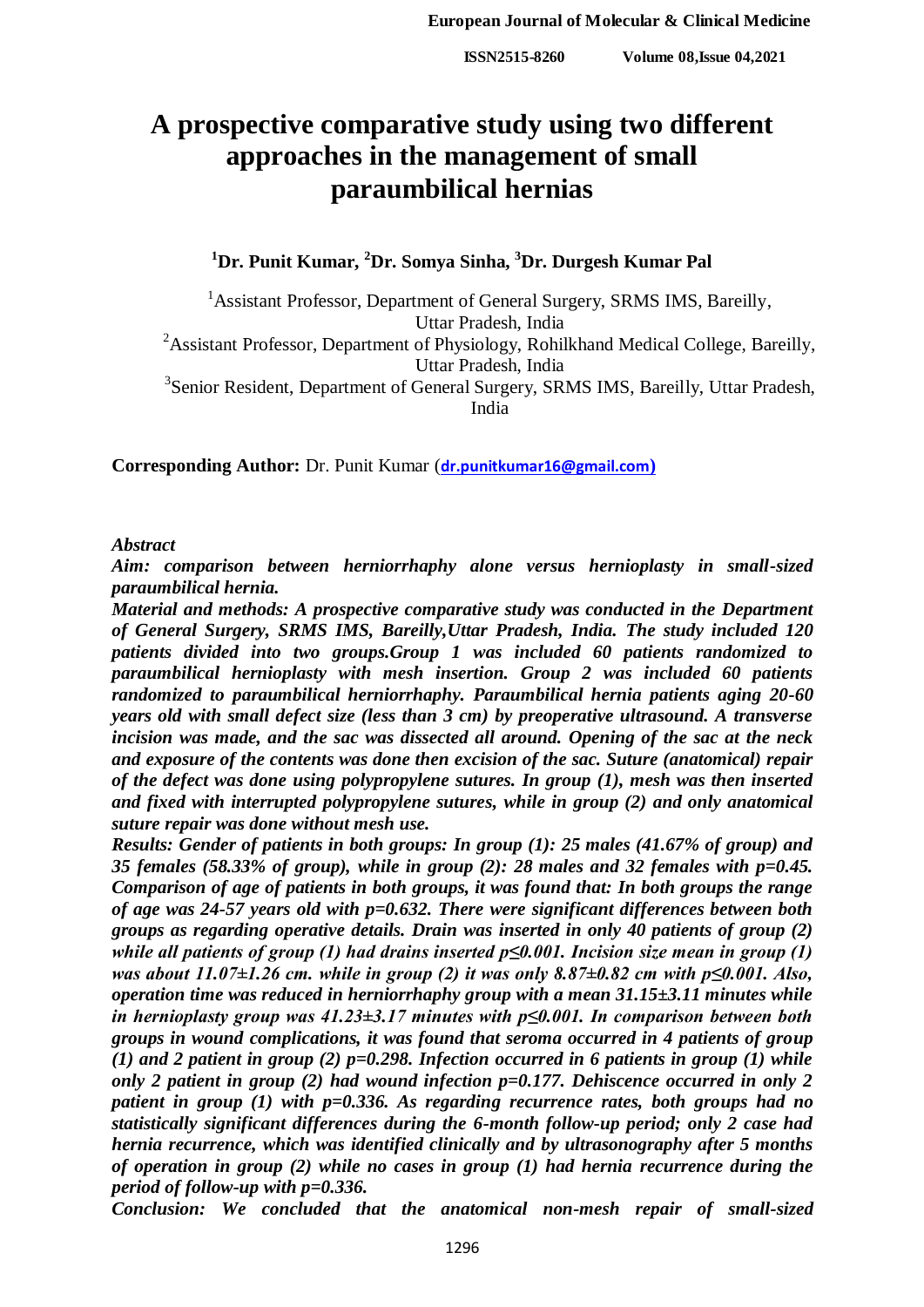**ISSN2515-8260 Volume 08,Issue 04,2021** *paraumbilical hernia had significant correlation with shorter duration of operation, smaller incision size and lowered overall costs than mesh repairs.*

# *Keyword:Paraumbilical, herniorrhaphy, hernioplasty*

## **Introduction**

Total 33.9 percent of anterior abdominal wall hernias are located in the para-umbilical region<sup>[1]</sup>.These hernias are more common in women and during times of elevated intraabdominal pressure, such as new-onset constipation, pregnancy, ascites, and COPD, to name a few examples.

A paraumbilical hernia can be categorised as small, medium, or big according to the European Hernia Society, with sizes ranging from 2cm to 2-4cm and 4cm, respectively<sup>[2]</sup>.

For many years, an open suture repair, such as the Mayo repair, was considered the gold standard for treating para-umbilical hernias.

Minor stress can be used to heal the majority of paraumbilical hernias, which are modest to medium-sized in size. Small para-umbilical hernias, on the other hand, have a significant recurrence risk of around  $30\%$  after being repaired with sutures<sup>[3]</sup>.

Since the advent of mesh treatment into the contemporary therapy of para-umbilical hernias, there has been a significant reduction in complications $^{[4]}$ .

When it comes to placing the mesh, there are a variety of ways to choose from, but no prospective evidence has decisively shown that one technique is clearly superior than another.

Mesh implantation options include bridging the defect with mesh, inserting a preperitoneal underlay of mesh reinforced with suture repair, and installing it laparoscopically, among other techniques.

In general, women are more likely than males to have umbilical hernias; nevertheless, there are certain series in which male patients are more prevalent<sup>[5]</sup>. Typically, a mass can be seen near the umbilicus.

When it comes to seeking medical attention and undergoing surgery, pain is the most prevalent reason<sup>[6]</sup>. Even in situations when a prosthetic mesh is utilised, recurrence may occur. The size of recurrent umbilical hernias is frequently larger than the size of original hernias and they can mimic the appearance of incisional hernias.

Comparing umbilical hernia to inguinal hernia, an umbilical hernia is more likely to be linked with significant morbidity and mortality. This is due to the increased risk of incarceration and strangling, both of which necessitate immediate treatment.

There is still a noticeable disparity between the seriousness of this condition and the amount of attention it receives in the literature, despite a 2.6-fold rise in the number of publications with the title term "umbilical hernia" between 1991-2000 and  $2001-2010^{[7]}$ .

Patients who are older, obese, have diabetes, are malnourished, have a longer preoperative hospital stay, or are using systemic immunocompromising medications are more likely to develop surgical site infection. Wound infection is caused by a variety of factors, including prosthetic mesh repair, which has been demonstrated to be associated with greater rates of infection than basic suture repair $[8]$ . Hence the present comparative study was conducted check the outcome of two different approaches in the management of small paraumbilical hernias.

#### **Material and methods**

A Prospective comparative study was conducted in the Department of General Surgery, SRMS IMS, Bareilly,Uttar Pradesh, Indiaafter taking the approval of the protocol review committee and institutional ethics committee. After taking informed consent detailed history was taken from the patient. The study included 120 patients divided into two groups.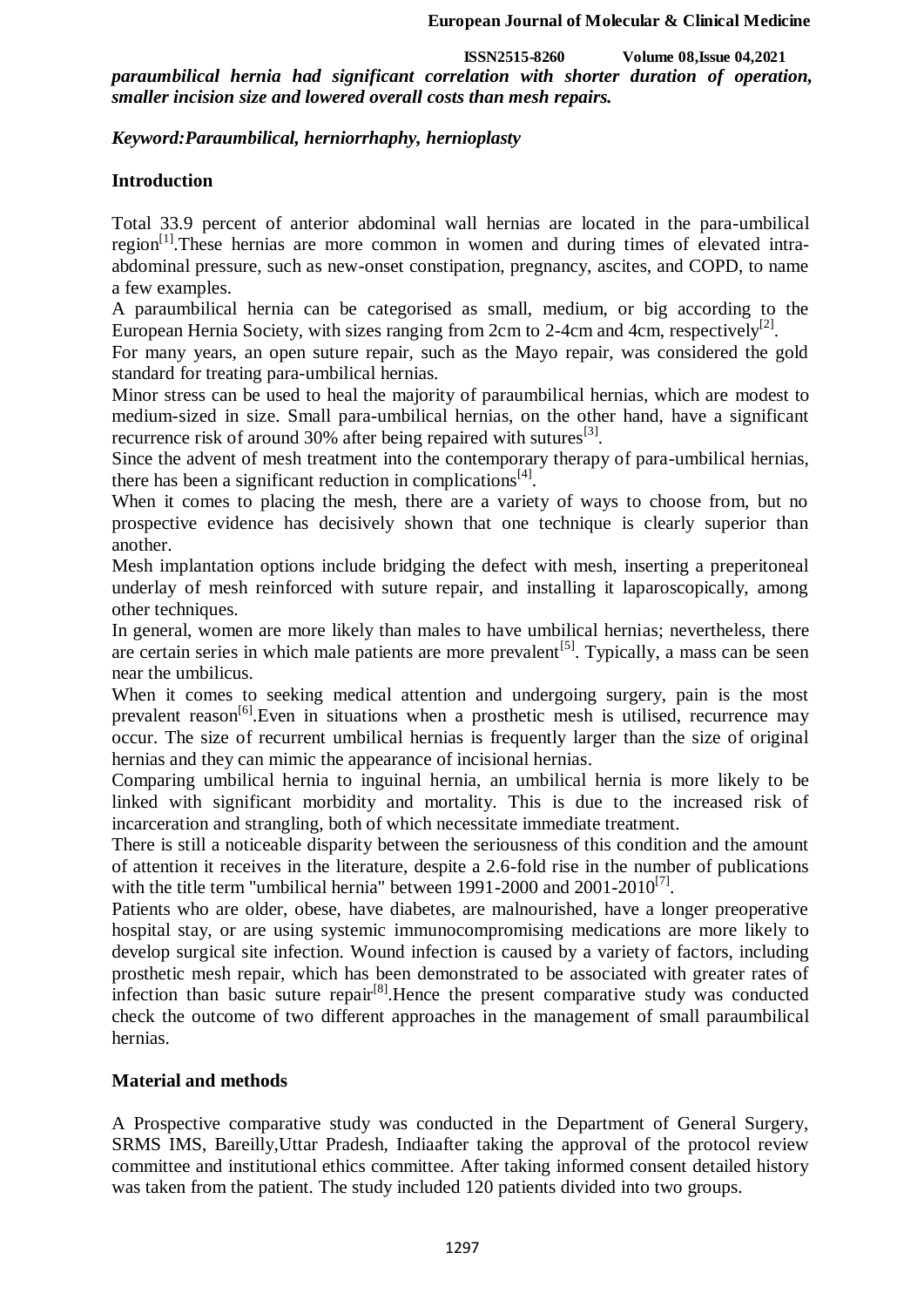**ISSN2515-8260 Volume 08,Issue 04,2021**

Group 1 was included 60 patients randomized to paraumbilical hernioplasty with mesh insertion.

## **Inclusion criteria**

• Paraumbilical hernia patients aging 20-60 years old with small defect size (less than 3 cm) by preoperative ultrasound.

# **Exclusion criteria**

• Patients with defect more than 3 cm, complicated or recurrent paraumbilical hernias.

All patients in both groups were subjected to preoperative clinical assessment, all of them were assessed for vital signs, associated medical diseases (diabetes, hypertension and renal, pulmonary and heart diseases). Complete blood count, blood sugar, liver function tests and international normalized ratio were drawn. Abdominal ultra-sonography was used to determine the size of the abdominal wall defect, and revealing the hernia contents and associated pathology.

# **Surgical technique**

All patients were operated on by a fixed team of surgeons and received a single dose of preoperative prophylactic antibiotic administered intravenously. A transverse incision was made, and the sac was dissected all around. Opening of the sac at the neck and exposure of the contents was done then excision of the sac. Suture (anatomical) repair of the defect was done using polypropylene sutures. In group (1), mesh was then inserted and fixed with interrupted polypropylene sutures, while in group (2) and only anatomical suture repair was done without mesh use. Both groups were compared according: size of incision, time of operation, occurrence of wound complications including infection and seroma, recurrence rate and overall cost during the period of follow-up which was six months.

# **Results**

As regarding comparison of gender of patients in both groups: In group (1): 25 males (41.67% of group) and 35 females (58.33% of group), while in group (2): 28 males and 32 females with p=0.45 (Table 1). As regarding comparison of age of patients in both groups, it was found that: In both groups the range of age was 24-57 years old with  $p=0.632$  (Table 1). There were significant differences between both groups as regarding operative details.

| <b>Parameter</b> |                             | <b>Study Groups</b> |               |                  |                                                             |    |                    |  |
|------------------|-----------------------------|---------------------|---------------|------------------|-------------------------------------------------------------|----|--------------------|--|
|                  |                             |                     |               |                  | Hernioplasty $(n=60)$ Herniorrhaphy $(n=60)$ t- testP value |    |                    |  |
| Age              | $Mean \pm SD$               | $44.26 \pm 7.22$    |               | $43.36 \pm 8.57$ |                                                             |    |                    |  |
|                  | Range                       | 24-57               |               | 24-57            |                                                             |    | $0.422 \mid 0.632$ |  |
|                  | (in years) Mean differences | 0.752               |               |                  |                                                             |    |                    |  |
|                  |                             | No.                 | $\frac{0}{0}$ | No.              | %                                                           | X2 |                    |  |
| <b>Sex</b>       | Male                        | 25                  | 41.67         | 28               | 46.67                                                       |    | 0.45               |  |
|                  | Female                      | 35                  | 58.33         | 32               | 53.33                                                       |    |                    |  |

**Table 1:** Demographics profile of the patients

SD: standard deviation t: student t test  $X^2$ : chi-square

Drain was inserted in only 40 patients of group (2) while all patients of group (1) had drains inserted p≤0.001. Incision size mean in group (1) was about  $11.07\pm1.26$  cm. while in group (2) it was only  $8.87\pm0.82$  cm with  $p\leq0.001$ . Also, operation time was reduced in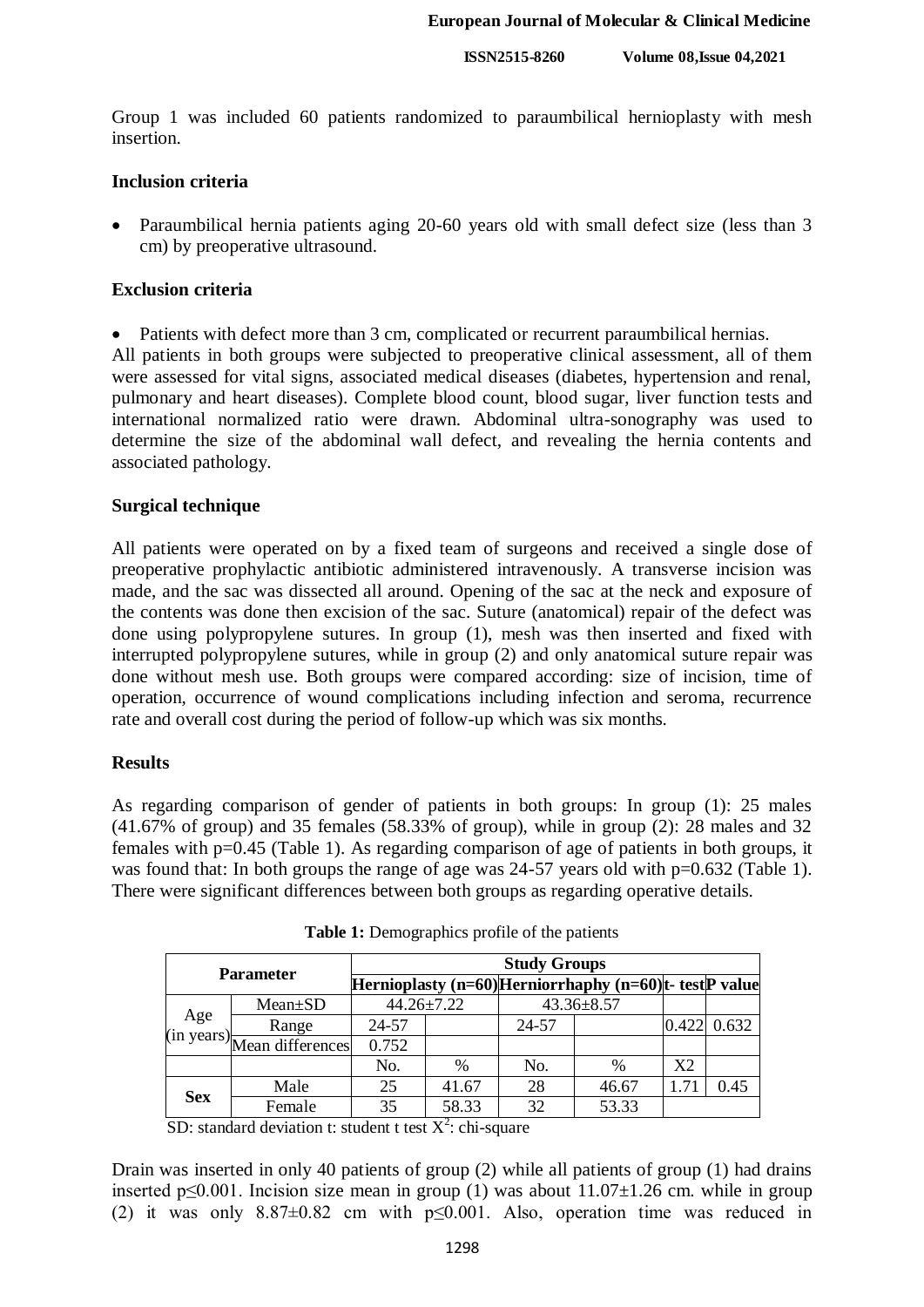#### **European Journal of Molecular & Clinical Medicine**

#### **ISSN2515-8260 Volume 08,Issue 04,2021**

herniorrhaphy group with a mean  $31.15\pm3.11$  minutes while in hernioplasty group was 41.23±3.17 minutes with p≤0.001. This had a significant impact on overall financial cost among both groups with a mean of  $2688\pm 286.67$  Indian rupees in group (1) and of 2399 $\pm$ 155.69 Indian rupeesin group (2) with also p $\leq$ 0.001 (Table 2). In comparison between both groups in wound complications, it was found that seroma occurred in 4 patients of group (1) and 2 patient in group (2)  $p=0.298$ . Infection occurred in 6 patients in group (1) while only 2 patient in group (2) had wound infection  $p=0.177$ . Dehiscence occurred in only 2 patient in group  $(1)$  with p=0.336 (Table 3).

As regarding recurrence rates, both groups had no statistically significant differences during the 6-month follow-up period; only 2 case had hernia recurrence, which was identified clinically and by ultrasonography after 5 months of operation in group (2) while no cases in group (1) had hernia recurrence during the period of follow-up with p=0.336 (Table 4).

|                    | <b>Operative details</b> |                  | Hernioplasty $(n=60)$ Herniorrhaphy $(n=60)$ P value |             |  |
|--------------------|--------------------------|------------------|------------------------------------------------------|-------------|--|
|                    | <b>Drain insertion</b>   | 60               | 40                                                   | $<$ 0.001*  |  |
| Incision size (cm) | $Mean \pm SD$            | $11.07 \pm 1.26$ | $8.87 \pm 0.82$                                      |             |  |
|                    | Range                    | $7 - 14$         | 7.10-10.70                                           | $<,0.001*$  |  |
|                    | Mean differences         | 2.11             |                                                      |             |  |
|                    | $Mean \pm SD$            | $41.23 \pm 3.17$ | $31.15 \pm 3.11$                                     |             |  |
| Time of            | Range                    | $30-47$          | 22-42                                                | ${<}0.001*$ |  |
| operation (min)    | Mean differences         | 9.79             |                                                      |             |  |
|                    | $Mean \pm SD$            | 2688±286.67      | 2399±155.69                                          |             |  |
| Overall cost (LE)  | Range                    | 2100-3550        | 2100-3300                                            | ${<}0.001*$ |  |
|                    | Mean differences         | 295.50           |                                                      |             |  |

**Table 2:** Difference of operative details between both groups

**Table 3:** Difference between both groups in wound complications

| <b>Complications</b> | Hernioplasty $(n=60)$ Herniorrhaphy $(n=60)$ | P value |
|----------------------|----------------------------------------------|---------|
| Seroma               |                                              | 0.298   |
| Infection            |                                              |         |
| Wound dehiscence     |                                              | ) 336   |

**Table 4:** Comparison between both groups regarding recurrence rates

|                                     |     |    |               |    | <b>Study Groups</b>                                                                  |     |               |                    |                |
|-------------------------------------|-----|----|---------------|----|--------------------------------------------------------------------------------------|-----|---------------|--------------------|----------------|
|                                     |     |    |               |    | Recurrence rates Hernioplasty (n=60) Herniorrhaphy (n=60) Total (n=120) $X2$ P value |     |               |                    |                |
|                                     |     |    | $\frac{6}{9}$ |    | $\frac{6}{9}$                                                                        | N   | $\frac{6}{9}$ |                    |                |
| $2^{\text{rd}}$<br>month            | No  | 60 | 100           | 60 | 100                                                                                  | 120 | 100           | $.00^{\circ}$<br>Ю | $1.22^{NS}$    |
|                                     | Yes |    | 0.00          |    | 0.00                                                                                 |     | 0.00          |                    |                |
| $\mathsf{K}^{\mathsf{tn}}$<br>month | No  | 60 | 100           | 58 | 96.67                                                                                | 118 | 98.33         |                    | $1.120.336$ NS |
|                                     | Yes |    | $0.00\,$      |    | 3.33                                                                                 | ◠   | . .67         |                    |                |

 $X^2$ : chi-square, NS: non-significant

# **Discussion**

Hernias of the abdominal wall are one of the most often encountered surgical issues.

It is believed that they are mostly caused by any disease that raises pressure in the intraabdominal space<sup>[9]</sup>.

The use of meshes for paraumbilical hernia repair results in postoperative problems such as wound seroma occurring in between 5.6 percent and 42 percent of patients.

It has been implicated as a cause of surgical wound infection, suppuration, and hernia recurrence in some cases $^{[10]}$ .

All of our patients were operated on by a set team of surgeons who were separated into two groups: group 1 had mesh repair and group 2 received simply anatomical repair without mesh.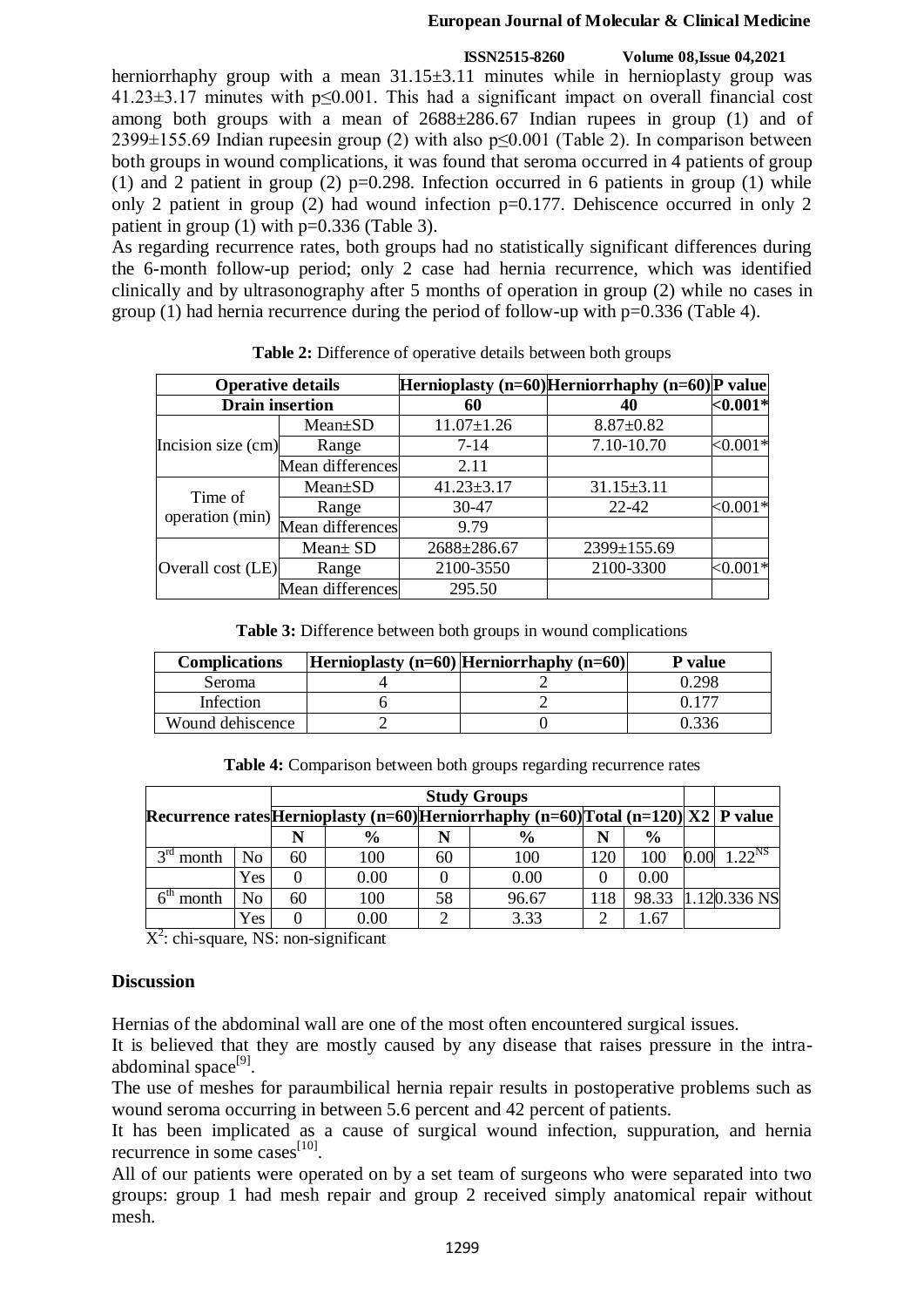**ISSN2515-8260 Volume 08,Issue 04,2021**

Everyone who participated in this study underwent a 6-month follow-up period with periodic evaluations to detect any problems. With a mean of 31.15±3.11 minutes in the herniorrhaphy group and 41.23±3.17 minutes in the hernioplasty group, the surgery time was reduced in our research, with a p0.001 difference between the two groups.

Our findings in terms of operation time were consistent with those of Kaufmann *et al*., who discovered that the average operation time in the hernioplasty group was 44 minutes, which was significantly greater than the average operation time in the herniorrhaphy group, which was  $33$  minutes<sup>[11]</sup>.

Malik *et al*., on the other hand, found that Suture repair patients required a longer period of surgery than Mesh repair patients. These findings, on the other hand, are in disagreement with Malik *et al*., [12]

In terms of incision size, the mean in group (1) was around 11.071.26 cm, but the mean in group (2) was just  $8.870.82$  cm, with a  $p=0.001$  significance.

In addition, the surgery time was reduced in the herniorrhaphy group, with a mean of  $31.1\pm5.31$  minutes, whereas the operation time in the hernioplasty group was  $41.2\pm3.17$ minutes, with a p=0.001 difference.

In terms of wound complications, it was discovered that seroma occurred in 4 patients (6.67 percent) in group (1) and 2 patients (3.33 percent) in group (2), with a p-value of 0.198.

A total of 6 (10 percent) patients in group (1) had wound infection, whereas only 2 (3.33%) patients in group (2) developed wound infection, p=0.177.

Dehiscence occurred in just 2 patients (3.33 percent) in group (1), with a p-value of 0.336. These findings were consistent with those of Anjum *et al*., who found that the suture repair group had two cases of wound infection (8 percent), but group B (mesh repair) had four cases of wound infection (16 percent)<sup>[13]</sup>. Furthermore, our findings are consistent with Kensarah's: 7 percent of patients in group A (mesh repair) had a postoperative wound infection, compared to just 4 percent of patients in group B (non-mesh repair)<sup>[14]</sup>.

These findings are similarly consistent with those of Kaufmann *et al*., who discovered a slightly greater frequency of wound infection in the Mesh group compared to the non-mesh  $group^{[11]}$ .

This study also revealed that there was no statistically significant difference between the two methods in terms of the incidence of seroma development postoperatively, which is consistent with our initial findings.

Along with wound problems, recurrence is another important factor in our findings.

Our findings revealed that only two cases of hernia recurrence occurred among the suture repair group after five months of follow-up, both of which were recognised clinically and by ultrasound and necessitated re-operation, as opposed to no occurrences of recurrence documented among the mesh group.

These findings, which show no statistically significant differences between the two groups, are consistent with those of Dalenback *et al*., who conducted a long-term follow-up after elective adult paraumbilical hernia repair and discovered that there was no statistically significant difference in recurrence rates between the two groups<sup>[15]</sup>.

These findings are consistent with those of Sadiq *et al*., who found that there was no significant difference in recurrence rates after six months of follow-up in their study<sup>[16]</sup>.

The only documented recurrence instances were after one year of follow-up; two cases occurred in the suture repair method group and one case occurred in the herniorrhaphy group, with no statistically significant difference between the groups.

Additionally, they are consistent with Amin *et al*.,whose records were virtually comparable to ours in terms of recurrence after a 6-month follow-up period; there was one incidence in the non-mesh group and none in the hernioplasty group<sup>[17]</sup>.

A further study by Anjum *et al*.,discovered that there was no statistically significant difference between the two procedures in terms of recurrence rates: 3/25 in the suture repair group and 1/25 in the mesh repair group, with no relationship to the kind of anaesthetic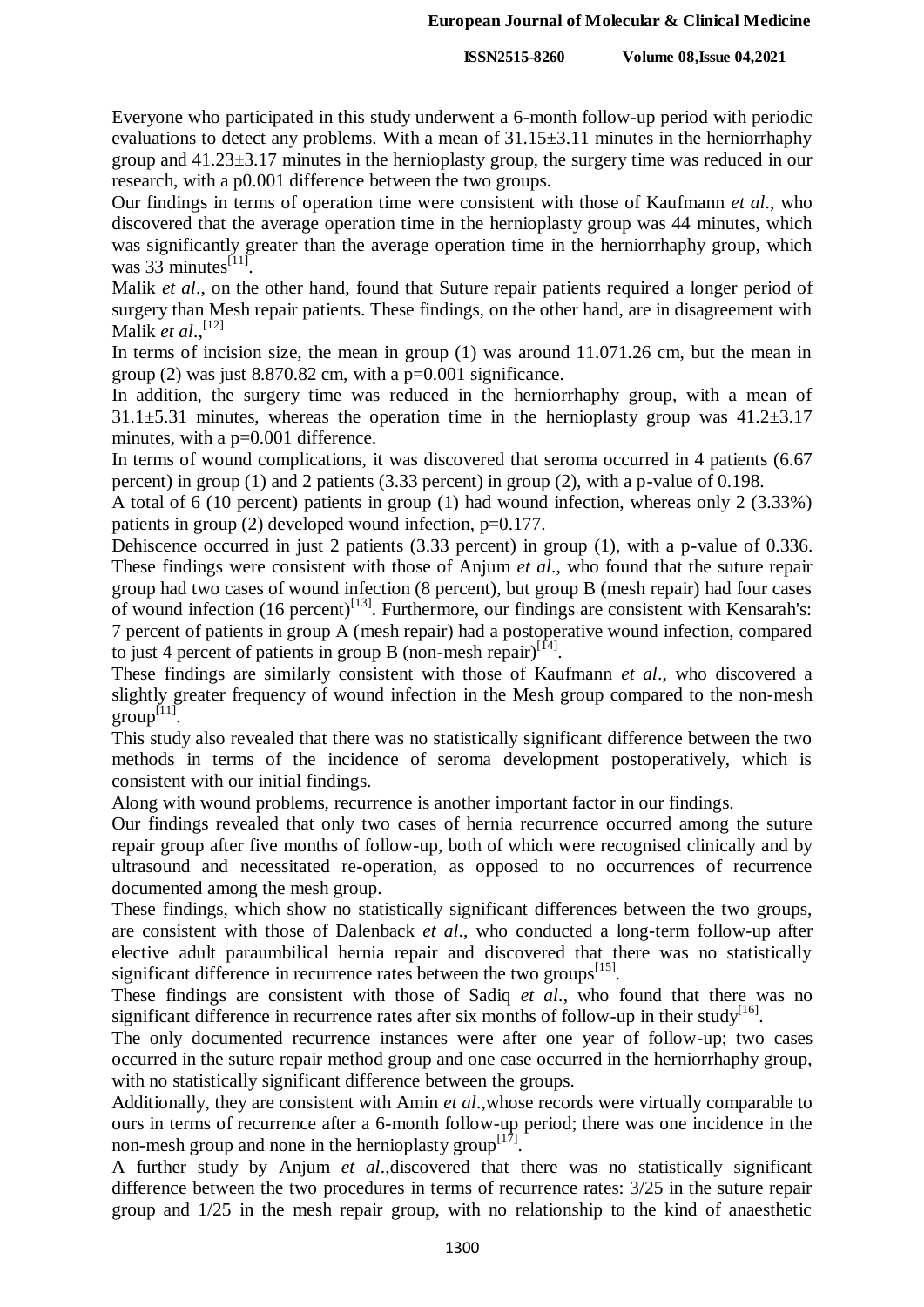employed $^{[13, 18]}$ .

**ISSN2515-8260 Volume 08,Issue 04,2021**

These findings, on the other hand, are in contrast to those of Kaufmann *et al*., who found a percent recurrence rate in the suture group, compared to a 1 percent recurrence rate in the Mesh group $^{[11]}$ .

# **Conclusion**

Anatomical non-mesh repair of minor paraumbilical hernias has a strong association with faster operation time, smaller incision size, and cheaper total expenses when compared to mesh surgery.

We also came to the conclusion that there is no statistically significant difference between the two methods when it comes to the incidence of wound complications or the recurrence rates.

# **Reference**

- 1. Hajibandeh S, Sreh A, Khan A, Subar D. Laparoscopic versus open umbilical or paraumbilical hernia repair: a systematic review and meta-analysis. Hernia 2017;21(6):905-916.
- 2. Colavita PD. Umbilical hernia repair with mesh: identifying effectors of ideal outcomes. American Journal of Surgery, the2014;208(3):342-349.
- 3. Mayor WJ. An operation for the radical cure of umbilical hernia. Annals of surgery 1901;34:3746.
- 4. Aslani N, Brown CJ. Does mesh offer an advantage over tissue in the open repair of umbilical hernias? A systematic review and meta-analysis. Hernia 2010;14(5):455.
- 5. Kulacoglu H, Yazicioglu D, Ozyaylali I. Prosthetic repair of umbilical hernias in adults with local anesthesia in a day-case setting: a comprehensive report from a specialized hernia center. Hernia 2012;16:163-170.
- 6. Courtney CA, Lee AC, Wilson C, O'Dwyer PJ. Ventral hernia repair: a study of current practice. Hernia 2003;7:44-46.
- 7. Kulacoglu H, Oztuna D. Growth and trends in publications about abdominal wall hernias and the impact of a specific journal on herniology: a bibliometric analysis. Hernia 2011;15:615-628.
- 8. Young PY, Khadaroo RG. Surgical site infections. Surg Clin North Am 2014;94(6):1245- 64.
- 9. Ponten JEH, Somers KYA, Nienhuijs SW. Pathogenesis of the epigastric hernia. Hernia 2012;16(6):627-33.
- 10. Albatanony A, Shahin M, Fayed A, El Shemi A. The effect of intravenous tranexamic acid on reduction of seroma after para-umbilical hernioplasty. Int Surg J 2019;6(7):22-90.
- 11. Kaufmann R, Halm JA, Eker HH *et al*.,Mesh versus suture repair of umbilical hernia in adults: a randomised, double-blind, controlled, multicentre trial. Lancet2018;391(10123):860-9.
- 12. Malik AM, Jawaid A, Talpur AH, Laghari AA, Khan A. Mesh versus non-mesh repair of ventral abdominal hernias. J Ayub Med Coll Abbottabad. 2008;20(3):54-6.
- 13. Anjum S, Saeed I, Nazir S. Para-Umbilical hernias, mesh versus non-mesh repair. Pakistan J Med Heal Sci 2012;6(3):721-3.
- 14. Kensarah AM. A Long-term follow-up: suture versus mesh repair for adult umbilical hernia in Saudi patients. A single center prospective study. Surg Sci 2011;02(03):155-8.
- 15. Dalenbäck J, Andersson C, Ribokas D, Rimbäck G. Long-term follow-up after elective adult umbilical hernia repair: low recurrence rates also after non- mesh repairs. Hernia 2013;17(4):493-7.
- 16. Sadiq F, Khurshid N. Paraumbilical hernias: A comparison between mesh hernioplasty and simple suture repair at arif memorial teaching hospital Lahore. Pakistan J Med Heal Sci 2013;7(4):925-7